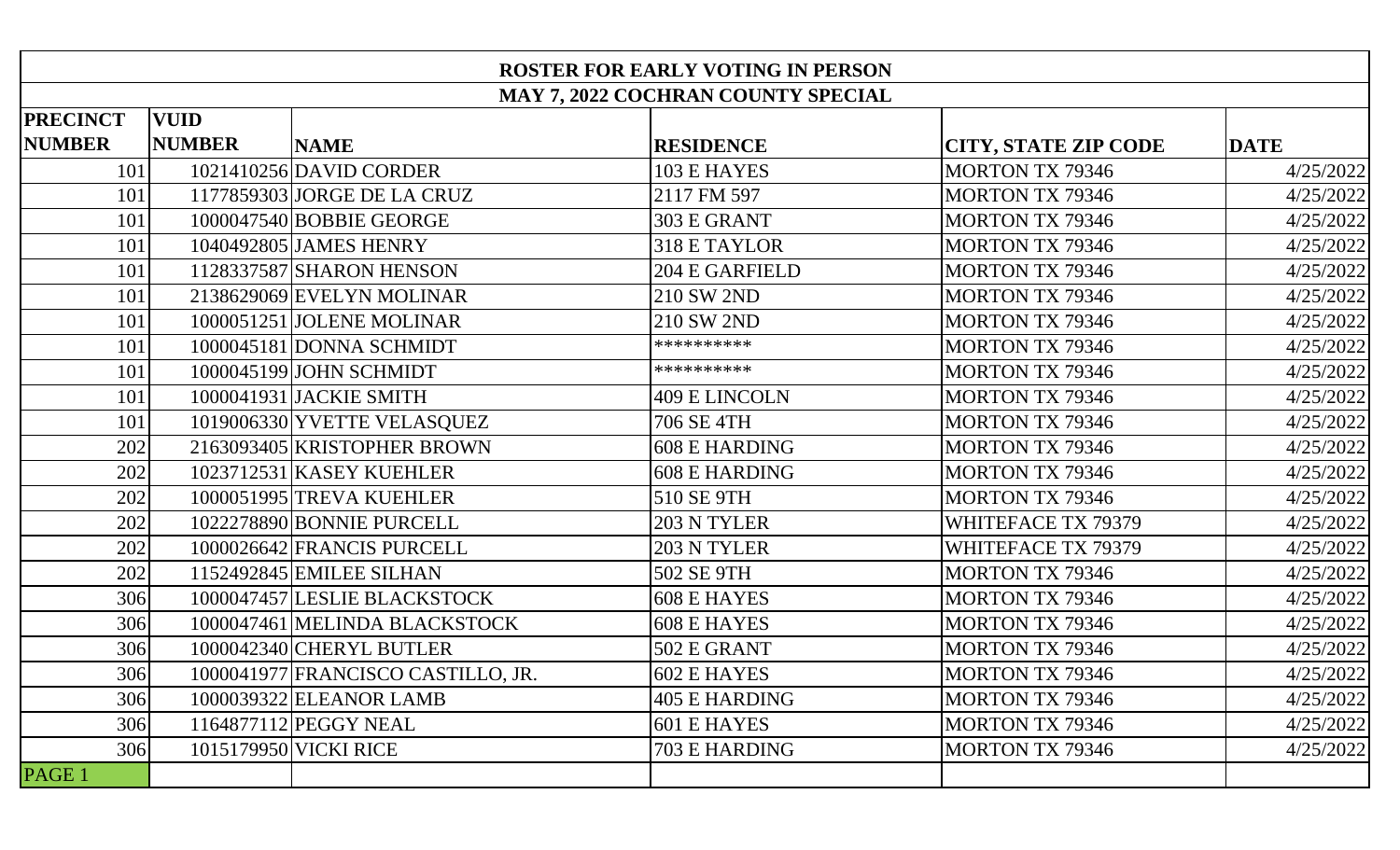| <b>ROSTER FOR EARLY VOTING IN PERSON</b> |               |                              |                                    |                             |             |
|------------------------------------------|---------------|------------------------------|------------------------------------|-----------------------------|-------------|
|                                          |               |                              | MAY 7, 2022 COCHRAN COUNTY SPECIAL |                             |             |
| <b>PRECINCT</b>                          | <b>VUID</b>   |                              |                                    |                             |             |
| <b>NUMBER</b>                            | <b>NUMBER</b> | <b>NAME</b>                  | <b>RESIDENCE</b>                   | <b>CITY, STATE ZIP CODE</b> | <b>DATE</b> |
| 306                                      |               | 1000050693 GILBERT SEPULBEDA | 501 E HAYES                        | <b>MORTON TX 79346</b>      | 4/25/2022   |
| 306                                      |               | 1009481990 KARLA SILHAN      | <b>804 E HARDING</b>               | <b>MORTON TX 79346</b>      | 4/25/2022   |
| 306                                      |               | 1008530453 TRINA WILLIAMS    | <b>602 E HARDING</b>               | <b>MORTON TX 79346</b>      | 4/25/2022   |
| 404                                      |               | 1000050492 CRUZ HONESTO      | 307 SE 1ST                         | <b>MORTON TX 79346</b>      | 4/25/2022   |
| 404                                      |               | 1000050127 REYNALDO MORIN    | 220 SW 5TH                         | <b>MORTON TX 79346</b>      | 4/25/2022   |
| 404                                      |               | 2127146458 IVAN NAVA         | 212 SW 3RD                         | <b>MORTON TX 79346</b>      | 4/25/2022   |
| 404                                      |               | 1000047403 ROSALINDA VASQUEZ | 605 W HAYES                        | <b>MORTON TX 79346</b>      | 4/25/2022   |
| 101                                      |               | 1009683425 RYAN DAVIS        | 206 E GARFIELD                     | <b>MORTON TX 79346</b>      | 4/26/2022   |
| 101                                      |               | 1060131151 ZACHARY HUCKABEE  | <b>407 E LINCOLN</b>               | <b>MORTON TX 79346</b>      | 4/26/2022   |
| 101                                      |               | 1185194261 RAILEY SILHAN     | 304 E GRANT                        | <b>MORTON TX 79346</b>      | 4/26/2022   |
| 101                                      |               | 1000039783 DEANA WARE        | <b>410 E BUCHANAN</b>              | <b>MORTON TX 79346</b>      | 4/26/2022   |
| 101                                      |               | 1000046084 DANNY WISELEY     | <b>103 E GARFIELD</b>              | <b>MORTON TX 79346</b>      | 4/26/2022   |
| 101                                      |               | 1000046583 SUSAN WISELEY     | <b>103 E GARFIELD</b>              | <b>MORTON TX 79346</b>      | 4/26/2022   |
| 202                                      |               | 1000040799 MARIA ARTEAGA     | <b>205 NE 5TH</b>                  | <b>MORTON TX 79346</b>      | 4/26/2022   |
| 202                                      |               | 1000047063 ARON GARRETT      | 710 W HARDING                      | <b>MORTON TX 79346</b>      | 4/26/2022   |
| 202                                      |               | 1000049170 ANGELA LEWIS      | 1580 CR 250                        | <b>MORTON TX 79346</b>      | 4/26/2022   |
| 202                                      |               | 1013135126 TOMMY OLIVAS      | 402 SE 8TH                         | <b>MORTON TX 79346</b>      | 4/26/2022   |
| 306                                      |               | 1000039765 CECILIA ARTEAGA   | 412 SE 4TH                         | <b>MORTON TX 79346</b>      | 4/26/2022   |
| 306                                      |               | 1000052219 RANDY GEORGE      | <b>708 E BUCHANAN</b>              | <b>MORTON TX 79346</b>      | 4/26/2022   |
| 306                                      |               | 1000039248 JANE HOYL         | 504 E GRANT                        | <b>MORTON TX 79346</b>      | 4/26/2022   |
| 306                                      |               | 1000039230 MICKEY HOYL       | 504 E GRANT                        | <b>MORTON TX 79346</b>      | 4/26/2022   |
| 306                                      |               | 1009577448 MISTY SOLIZ       | 603 E GRANT                        | <b>MORTON TX 79346</b>      | 4/26/2022   |
| 404                                      |               | 1000049952 ELIDA ALVAREZ     | <b>309 NW 4TH</b>                  | <b>MORTON TX 79346</b>      | 4/26/2022   |
| 404                                      |               | 1000042270 LARRY HATTER      | 620 CR 115                         | <b>MORTON TX 79346</b>      | 4/26/2022   |
| PAGE <sub>2</sub>                        |               |                              |                                    |                             |             |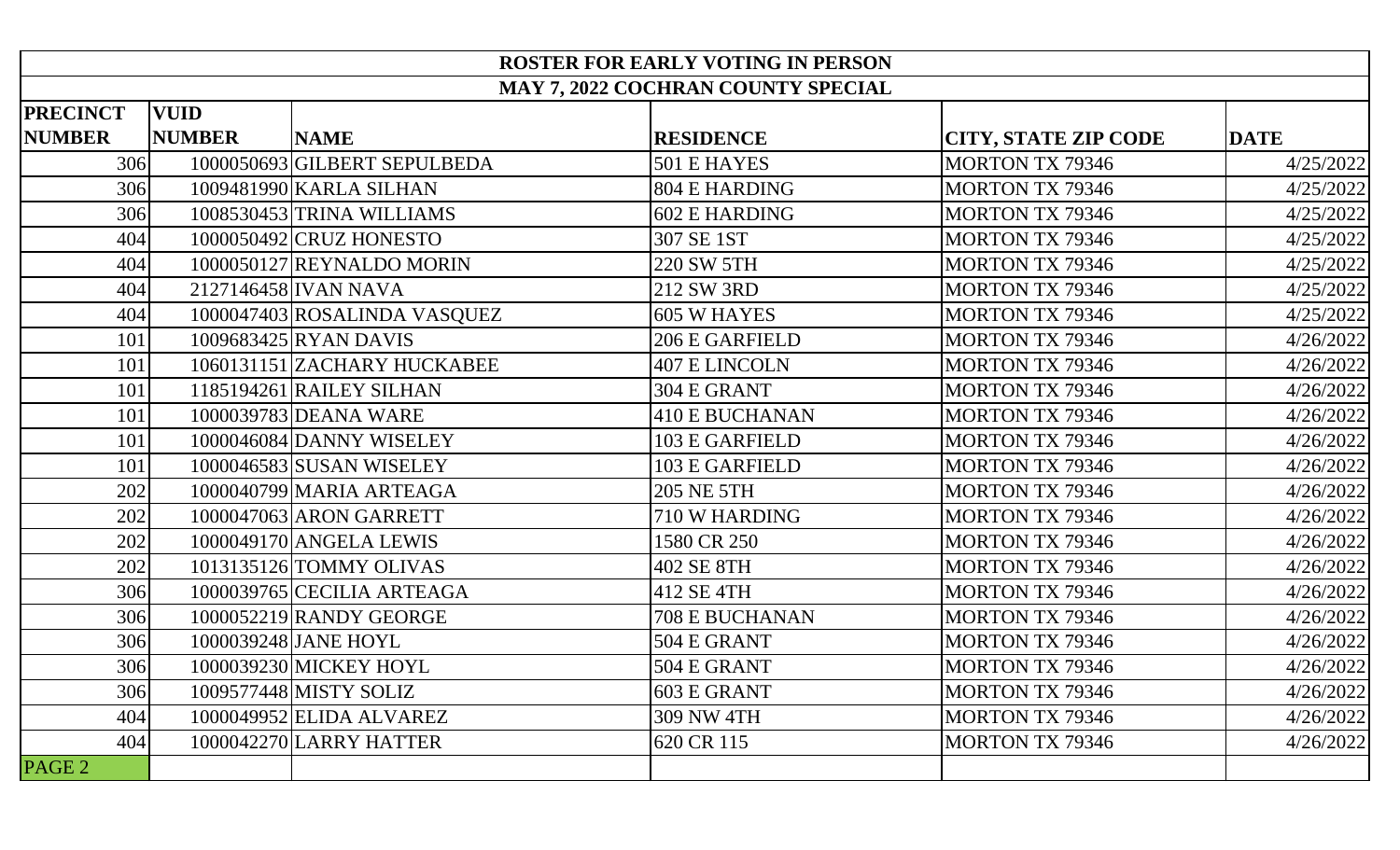| <b>ROSTER FOR EARLY VOTING IN PERSON</b> |               |                                |                                    |                             |             |
|------------------------------------------|---------------|--------------------------------|------------------------------------|-----------------------------|-------------|
|                                          |               |                                | MAY 7, 2022 COCHRAN COUNTY SPECIAL |                             |             |
| <b>PRECINCT</b>                          | <b>VUID</b>   |                                |                                    |                             |             |
| <b>NUMBER</b>                            | <b>NUMBER</b> | <b>NAME</b>                    | <b>RESIDENCE</b>                   | <b>CITY, STATE ZIP CODE</b> | <b>DATE</b> |
| 404                                      |               | 1000121774 CHARLES LYON        | 880 FM 3304                        | <b>MORTON TX 79346</b>      | 4/26/2022   |
| 404                                      |               | 1202157826 ELISEO SALAZAR, JR. | 804 W CHAMPION DR                  | <b>MORTON TX 79346</b>      | 4/26/2022   |
| 404                                      |               | 1043538155 ESMERALDA SALAZAR   | <b>804 W CHAMPION DR</b>           | <b>MORTON TX 79346</b>      | 4/26/2022   |
| 404                                      |               | 1000042372 STEPHEN TANNER      | 620 CR 115                         | <b>MORTON TX 79346</b>      | 4/26/2022   |
| 101                                      |               | 1159040619 JOE DANIEL          | 210 E TAYLOR                       | <b>MORTON TX 79346</b>      | 4/27/2022   |
| 101                                      |               | 1000041585 SANDRA ELMORE       | <b>403 E HAYES</b>                 | <b>MORTON TX 79346</b>      | 4/27/2022   |
| 101                                      |               | 1000047636 BEVERLY MCCLELLAN   | 309 E PIERCE                       | <b>MORTON TX 79346</b>      | 4/27/2022   |
| 202                                      |               | 1000051976 RICHARD KUEHLER     | 510 SE 9TH                         | <b>MORTON TX 79346</b>      | 4/27/2022   |
| 306                                      |               | 1008217718 JERRY BROWNLOW      | 502 E LINCOLN                      | <b>MORTON TX 79346</b>      | 4/27/2022   |
| 306                                      |               | 1015461272 TREVA BROWNLOW      | 502 E LINCOLN                      | <b>MORTON TX 79346</b>      | 4/27/2022   |
| 306                                      |               | 1011644986 KRISTI DOBSON       | 502 E HARDING                      | <b>MORTON TX 79346</b>      | 4/27/2022   |
| 306                                      |               | 1060323009 BUFORD FOSTER       | <b>301 E GARFIELD</b>              | <b>MORTON TX 79346</b>      | 4/27/2022   |
| 306                                      |               | 1010960563 DANA HEFLIN         | <b>505 E GARFIELD</b>              | <b>MORTON TX 79346</b>      | 4/27/2022   |
| 306                                      |               | 1096101711 CASANDRA JAY        | <b>301 E GARFIELD</b>              | <b>MORTON TX 79346</b>      | 4/27/2022   |
| 306                                      |               | 1000040280 DENNIS LEMONS       | 502 E GARFIELD                     | <b>MORTON TX 79346</b>      | 4/27/2022   |
| 306                                      |               | 1000040214 DONNA LEMONS        | 502 E GARFIELD                     | <b>MORTON TX 79346</b>      | 4/27/2022   |
| 306                                      |               | 1006970070 JENNIFER LEMONS     | 502 E GARFIELD                     | <b>MORTON TX 79346</b>      | 4/27/2022   |
| 303                                      |               | 1000052359 LAWRENCE RICE       | 708 E LINCOLN                      | <b>MORTON TX 79346</b>      | 4/27/2022   |
| 306                                      |               | 1009482016 ERIC SILHAN         | <b>804 E HARDING</b>               | <b>MORTON TX 79346</b>      | 4/27/2022   |
| 306                                      |               | 1000040185 MAYME STEINLE       | 508 E GARFIELD                     | <b>MORTON TX 79346</b>      | 4/27/2022   |
| 404                                      |               | 1000049975 EVELYN MORIN        | 501 W GRANT                        | <b>MORTON TX 79346</b>      | 4/27/2022   |
| 404                                      |               | 1000048274 RAMUNDO TARANGO     | 802 SW 4TH                         | <b>MORTON TX 79346</b>      | 4/27/2022   |
| 101                                      |               | 1000046130 JOE FLORES          | 503 W HARDING                      | <b>MORTON TX 79346</b>      | 4/28/2022   |
| 101                                      |               | 1000040026 CAROLYN NEWTON      | <b>404 E BUCHANAN</b>              | <b>MORTON TX 79346</b>      | 4/28/2022   |
| PAGE 3                                   |               |                                |                                    |                             |             |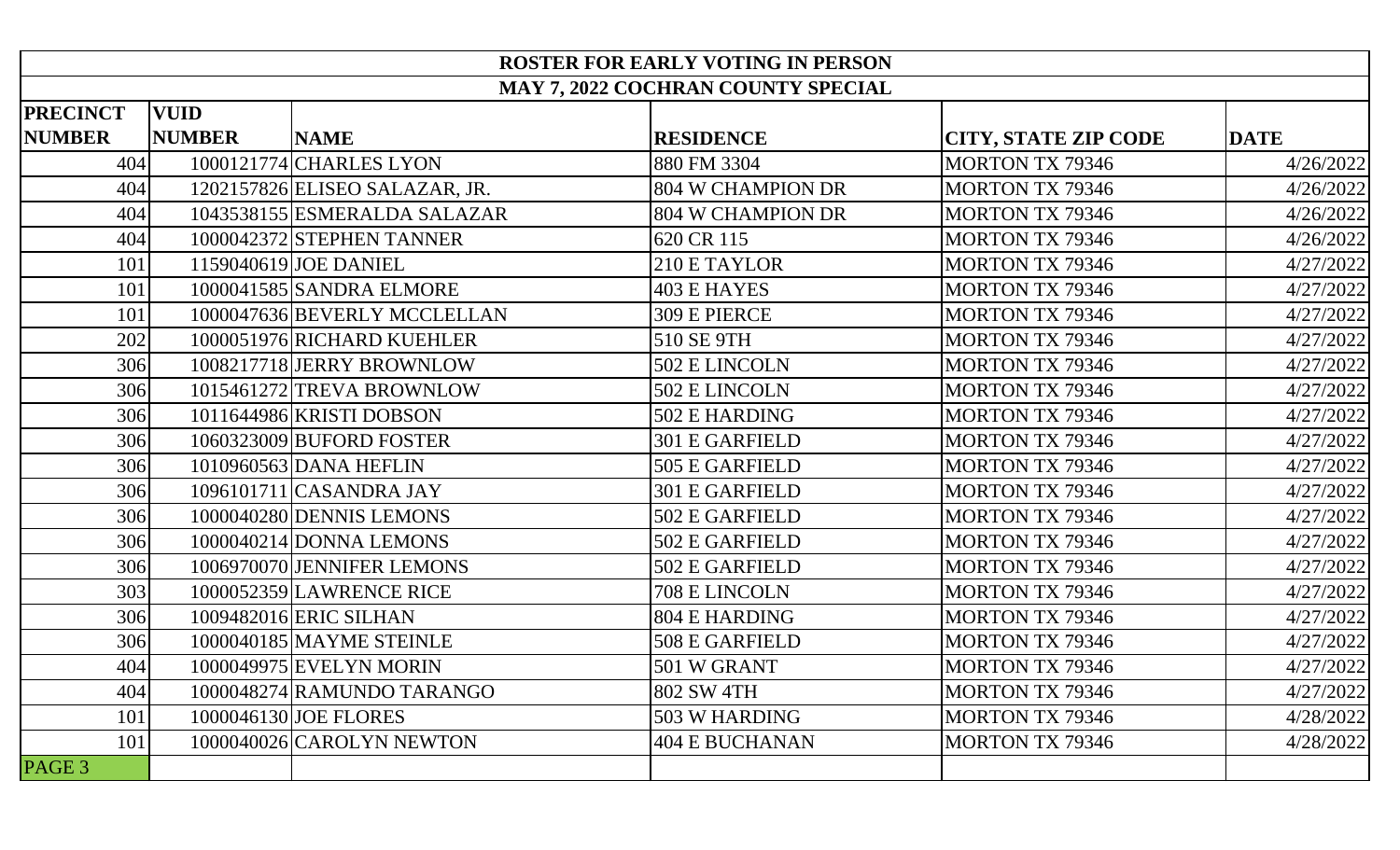| <b>ROSTER FOR EARLY VOTING IN PERSON</b> |               |                               |                                    |                             |             |
|------------------------------------------|---------------|-------------------------------|------------------------------------|-----------------------------|-------------|
|                                          |               |                               | MAY 7, 2022 COCHRAN COUNTY SPECIAL |                             |             |
| <b>PRECINCT</b>                          | <b>VUID</b>   |                               |                                    |                             |             |
| <b>NUMBER</b>                            | <b>NUMBER</b> | <b>NAME</b>                   | <b>RESIDENCE</b>                   | <b>CITY, STATE ZIP CODE</b> | <b>DATE</b> |
| 101                                      |               | 2184467217 DALE RICHARDSON    | <b>608 W GARFIELD</b>              | <b>MORTON TX 79346</b>      | 4/28/2022   |
| 101                                      |               | 1000046343 JIMMY SEALY        | 202 E GARFIELD                     | <b>MORTON TX 79346</b>      | 4/28/2022   |
| 101                                      |               | 1176635152 MIRIAM SOTO        | <b>407 E LINCOLN</b>               | <b>MORTON TX 79346</b>      | 4/28/2022   |
| 202                                      |               | 1000051694 RICHARD HOUSTON    | 1860 CR 98                         | <b>MORTON TX 79346</b>      | 4/28/2022   |
| 202                                      |               | 1000051706 VIRGINIA HOUSTON   | 1860 CR 98                         | <b>MORTON TX 79346</b>      | 4/28/2022   |
| 306                                      |               | 1000046596 EDWARD AMALLA      | 209 E TAYLOR                       | <b>MORTON TX 79346</b>      | 4/28/2022   |
| 306                                      |               | 1000045991 ESPERANZA FLORES   | <b>402 E TAYLOR</b>                | <b>MORTON TX 79346</b>      | 4/28/2022   |
| 306                                      |               | 1215301534 MANUEL LIMON       | 701 E HAYES                        | <b>MORTON TX 79346</b>      | 4/28/2022   |
| 306                                      |               | 1000051752 DAVID RICE         | 708 E LINCOLN                      | <b>MORTON TX 79346</b>      | 4/28/2022   |
| 306                                      |               | 1023508016 SANDRA ZAPATA      | 701 E HAYES                        | <b>MORTON TX 79346</b>      | 4/28/2022   |
| 101                                      |               | 1000038958 TWYLLA BLACKSTOCK  | <b>405 E HAYES</b>                 | <b>MORTON TX 79346</b>      | 4/29/2022   |
| 101                                      |               | 1010841407 PATSY CROOK        | <b>208 W CLEVELAND</b>             | <b>MORTON TX 79346</b>      | 4/29/2022   |
| 101                                      |               | 1014288534 ANITA CRUZ         | <b>301 E HARDING</b>               | <b>MORTON TX 79346</b>      | 4/29/2022   |
| 101                                      |               | 1000046587 BILLIE JOYCE       | 112 SW 2ND                         | <b>MORTON TX 79346</b>      | 4/29/2022   |
| 101                                      |               | 1009577385 MANUEL MOLINAR, JR | 2045 SH 114                        | <b>MORTON TX 79346</b>      | 4/29/2022   |
| 101                                      |               | 1000040417 BRENDA SHAW        | 2045 SH 114                        | <b>MORTON TX 79346</b>      | 4/29/2022   |
| 101                                      |               | 1000040429 LARRY SHAW         | 2045 SH 114                        | <b>MORTON TX 79346</b>      | 4/29/2022   |
| 202                                      |               | 1008665504 TONYA BRACKEN      | 904 E GRANT                        | <b>MORTON TX 79346</b>      | 4/29/2022   |
| 202                                      |               | 1000052098 JOANN GONZALES     | 403 SE 7TH                         | <b>MORTON TX 79346</b>      | 4/29/2022   |
| 202                                      |               | 2002343638 ROSAILEE OLIVAS    | 402 SE 8TH                         | <b>MORTON TX 79346</b>      | 4/29/2022   |
| 202                                      |               | 1022889960 ROBERT SCOTT       | 890 CR 175                         | <b>MORTON TX 79346</b>      | 4/29/2022   |
| 306                                      |               | 1203278648 SHAY BUTLER        | 506 E GARFIELD                     | <b>MORTON TX 79346</b>      | 4/29/2022   |
| 306                                      |               | 1000041753 LINDA CHEEK        | <b>607 E HARDING</b>               | <b>MORTON TX 79346</b>      | 4/29/2022   |
| 306                                      |               | 2177474161 ANDREW GEORGE      | <b>708 E BUCHANAN</b>              | <b>MORTON TX 79346</b>      | 4/29/2022   |
| PAGE 4                                   |               |                               |                                    |                             |             |